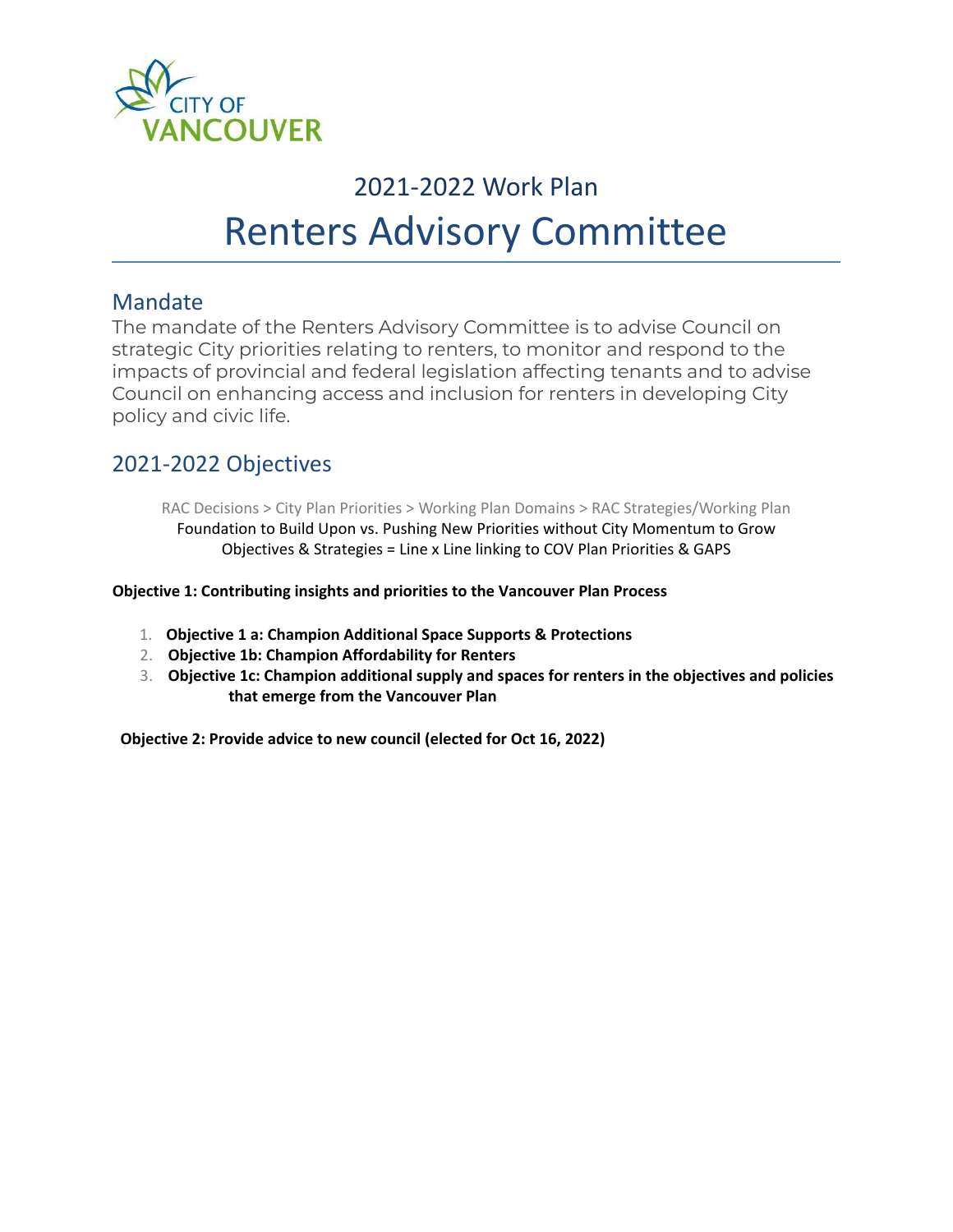

## Action Plan

| Timeline                                                                        | <b>Action Items</b>                                                                                                                                                                                                                                                                       | <b>Committee Resources</b>                                                                                                      | <b>Expected Outcomes</b>                                                                                                                                                            | Partners/Stakeholders                                                                                                            |  |  |  |
|---------------------------------------------------------------------------------|-------------------------------------------------------------------------------------------------------------------------------------------------------------------------------------------------------------------------------------------------------------------------------------------|---------------------------------------------------------------------------------------------------------------------------------|-------------------------------------------------------------------------------------------------------------------------------------------------------------------------------------|----------------------------------------------------------------------------------------------------------------------------------|--|--|--|
| Identify target<br>start and<br>completion<br>dates.                            | Identify specific action items integral to<br>accomplish the stated objective.                                                                                                                                                                                                            | Identify working groups,<br>subcommittees, and/or committee<br>member(s) responsible to lead the<br>objective, as appropriate.u | Outline expected achievements and<br>deliverables from each action item.<br>Ideally, these are measurable<br>indicators of success which can be<br>reported through annual reports. | Identify opportunities or needs to<br>collaborate with groups / organizations<br>within or outside of the City (ex. City staff). |  |  |  |
| Objective 1: Contributing insights and priorities to the Vancouver Plan Process |                                                                                                                                                                                                                                                                                           |                                                                                                                                 |                                                                                                                                                                                     |                                                                                                                                  |  |  |  |
| January 2022-<br><b>June 2022</b>                                               | Review the Vancouver Plan<br>$\bullet$<br><b>Identify Priorities</b><br>$\bullet$<br><b>Communicate Priorities</b><br>$\bullet$                                                                                                                                                           | Renters' Advisory Committee                                                                                                     | Provide advice to Council on the                                                                                                                                                    | Council liaisons<br><b>Staff liaisons</b>                                                                                        |  |  |  |
|                                                                                 |                                                                                                                                                                                                                                                                                           |                                                                                                                                 |                                                                                                                                                                                     |                                                                                                                                  |  |  |  |
| January 2022-<br><b>June 2022</b>                                               | Identify Priorities & GAPS of<br>$\bullet$<br>existing inventory<br>Identify Existing Policies and City<br>$\bullet$<br>Priorities for 2022+<br>Research best practices<br>$\bullet$<br>Report on best practices and<br>$\bullet$<br>recommendations to serve<br>underserved policy areas | RAC Supports & Protections<br><b>Working Group</b>                                                                              | Inform the RAC's advice to Council<br>on the Vancouver Plan ahead of Final<br>Draft & potential adoption                                                                            | Council liaisons<br><b>Staff liaisons</b>                                                                                        |  |  |  |
| <b>Objective 1b: Champion Affordability for Renters</b>                         |                                                                                                                                                                                                                                                                                           |                                                                                                                                 |                                                                                                                                                                                     |                                                                                                                                  |  |  |  |
| January 2022-<br>June 2022                                                      | <b>Identify Concerns</b><br>$\bullet$<br><b>Identify Opportunities</b><br>$\bullet$<br><b>Identify Policy Areas to Build</b><br>$\bullet$<br>Upon<br>Report on Recommendations                                                                                                            | RAC Affordability Working Group                                                                                                 | Inform the RAC's advice to Council<br>on the Vancouver Plan ahead of Final<br>Draft & potential adoption                                                                            | <b>Council liaisons</b><br><b>Staff liaisons</b>                                                                                 |  |  |  |
|                                                                                 |                                                                                                                                                                                                                                                                                           |                                                                                                                                 |                                                                                                                                                                                     |                                                                                                                                  |  |  |  |